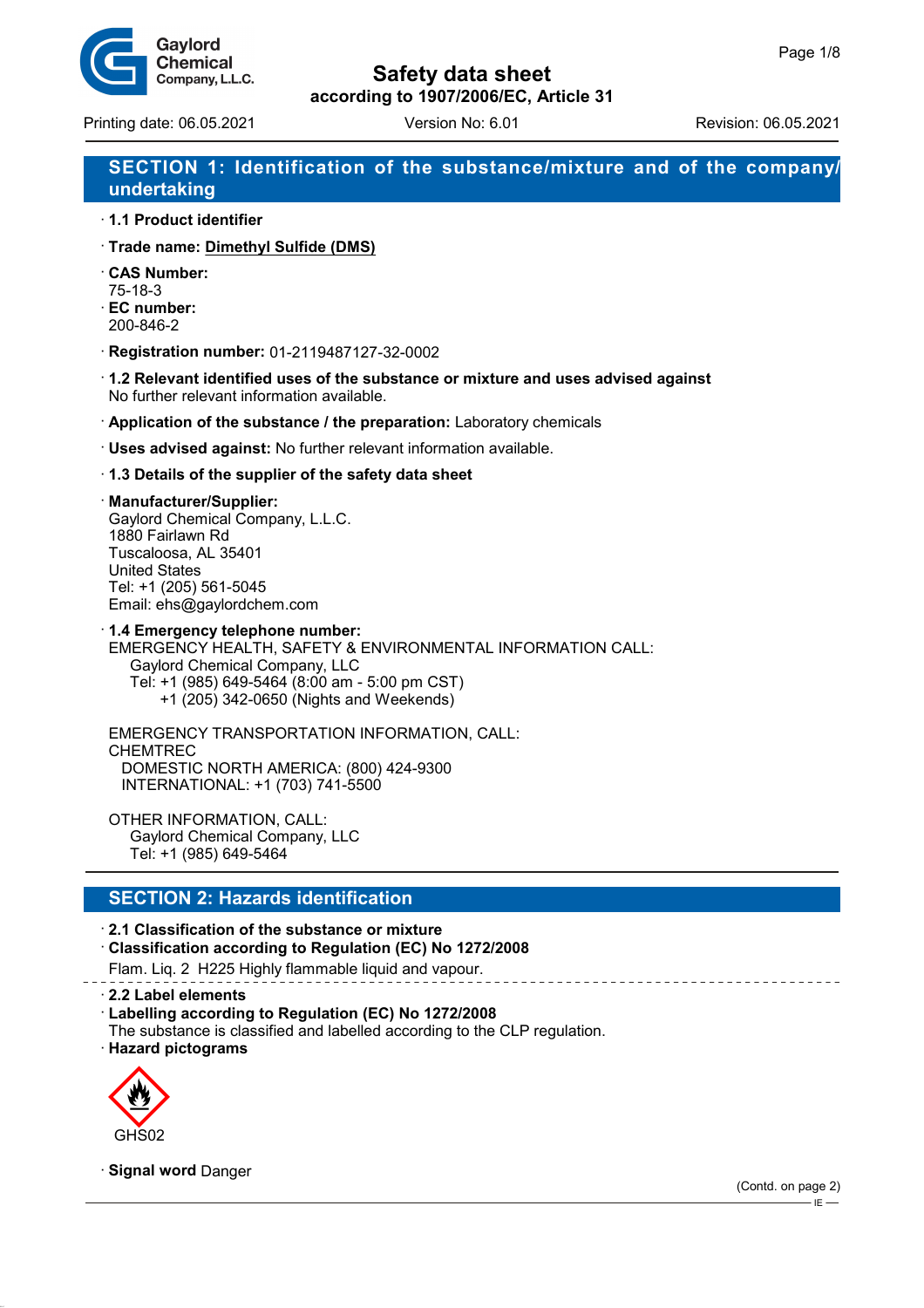Gavlord Chemical Company, L.L.C.

**Safety data sheet according to 1907/2006/EC, Article 31**

Printing date: 06.05.2021 Version No: 6.01 Revision: 06.05.2021

· **Hazard statements**

#### **Trade name: Dimethyl Sulfide (DMS)**

(Contd. of page 1)

| · Hazard statements                      |                                                                                                                                                        |  |  |
|------------------------------------------|--------------------------------------------------------------------------------------------------------------------------------------------------------|--|--|
| H225 Highly flammable liquid and vapour. |                                                                                                                                                        |  |  |
| · Precautionary statements               |                                                                                                                                                        |  |  |
| P <sub>210</sub>                         | Keep away from heat, hot surfaces, sparks, open flames and other ignition sources. No<br>smoking.                                                      |  |  |
| P <sub>2</sub> 33                        | Keep container tightly closed.                                                                                                                         |  |  |
| P <sub>240</sub>                         | Ground and bond container and receiving equipment.                                                                                                     |  |  |
| P <sub>241</sub>                         | Use explosion-proof [electrical/ventilating/lighting] equipment.                                                                                       |  |  |
| P <sub>280</sub>                         | Wear protective gloves/protective clothing/eye protection/face protection/hearing<br>protection.                                                       |  |  |
|                                          | P303+P361+P353 IF ON SKIN (or hair): Take off immediately all contaminated clothing. Rinse skin with<br>water [or shower].                             |  |  |
| P403+P235<br>P <sub>501</sub>            | Store in a well-ventilated place. Keep cool.<br>Dispose of contents/container in accordance with local/regional/national/international<br>regulations. |  |  |

#### · **2.3 Other hazards**

- · **Results of PBT and vPvB assessment**
- · **PBT:** No
- · **vPvB:** No

### **SECTION 3: Composition/information on ingredients**

- · **3.1 Chemical characterisation: Substances**
- · **CAS No. Description**
- 75-18-3 dimethyl sulphide
- · **Identification number(s)**
- · **EC number:** 200-846-2

### **SECTION 4: First aid measures**

#### · **4.1 Description of first aid measures**

#### · **General information:**

Take affected persons out of danger area and lay down. Immediately remove any clothing soiled by the product.

In case of irregular breathing or respiratory arrest provide artificial respiration.

· **After inhalation:**

Take affected persons into fresh air and keep quiet.

Seek medical treatment in case of complaints.

· **After skin contact:**

Immediately rinse with water.

If skin irritation continues, consult a doctor.

· **After eye contact:**

IF IN EYES: Rinse cautiously with water for several minutes. Remove contact lenses, if present and easy to do. Continue rinsing.

Seek medical treatment.

#### · **After swallowing:**

Rinse out mouth and then drink plenty of water.

Do NOT induce vomiting.

If symptoms persist consult doctor.

#### · **4.2 Most important symptoms and effects, both acute and delayed**

- No further relevant information available.
- · **4.3 Indication of any immediate medical attention and special treatment needed** No further relevant information available.

(Contd. on page 3) .<br>IE-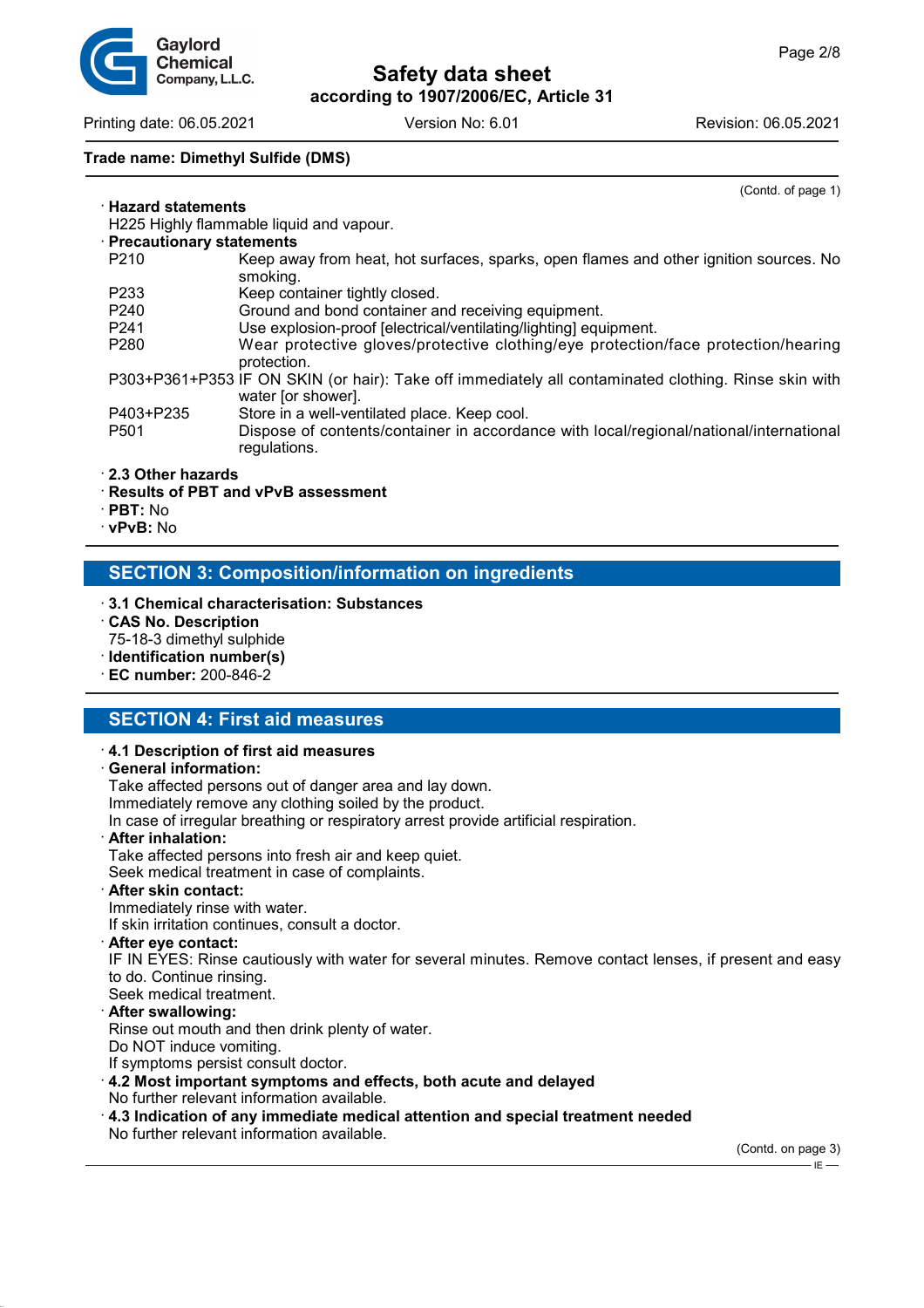

Printing date: 06.05.2021 Version No: 6.01 Revision: 06.05.2021

### **Trade name: Dimethyl Sulfide (DMS)**

(Contd. of page 2)

### **SECTION 5: Firefighting measures**

- · **5.1 Extinguishing media**
- · **Suitable extinguishing agents:**
- CO₂, sand, extinguishing powder. Do not use water.

Alcohol resistant foam

Use fire extinguishing methods suitable to surrounding conditions.

- · **For safety reasons unsuitable extinguishing agents:** Water
- · **5.2 Special hazards arising from the substance or mixture**

Formation of toxic gases is possible during heating or in case of fire. In case of fire, the following can be released:

Carbon monoxide

Carbon dioxide

- Sulphur oxides (SOx)
- · **5.3 Advice for firefighters**
- · **Protective equipment:** Wear self-contained respiratory protective device.
- · **Additional information**

Cool endangered receptacles with water spray.

Collect contaminated fire fighting water separately. It must not enter the sewage system.

# **SECTION 6: Accidental release measures**

· **6.1 Personal precautions, protective equipment and emergency procedures** Ensure adequate ventilation. Wear protective equipment. Keep unprotected persons away.

Keep away from ignition sources.

· **6.2 Environmental precautions:** Do not allow to enter sewers/ surface or ground water.

· **6.3 Methods and material for containment and cleaning up:** Ensure adequate ventilation.

Absorb with liquid-binding material (sand, diatomite, acid binders, universal binders, sawdust). Do not flush with water or aqueous cleansing agents

Dispose of the material collected according to regulations.

· **6.4 Reference to other sections** See Section 7 for information on safe handling. See Section 8 for information on personal protection equipment. See Section 13 for disposal information.

# **SECTION 7: Handling and storage**

· **7.1 Precautions for safe handling** Ensure good ventilation/exhaustion at the workplace. Ensure good interior ventilation, especially at floor level. (Fumes are heavier than air).

#### · **Information about fire and explosion protection:**

- Protect against electrostatic charges. Keep ignition sources away - Do not smoke.
- · **7.2 Conditions for safe storage, including any incompatibilities**
- · **Storage:**
- · **Requirements to be met by storerooms and receptacles:** Store in a cool location. Store only in the original receptacle.

Suitable material for receptacles and pipes: steel or stainless steel.

· **Information about storage in one common storage facility:** Store away from oxidising agents.

**Further information about storage conditions:** Store receptacle in a well ventilated area. Store in cool, dry conditions in well sealed receptacles.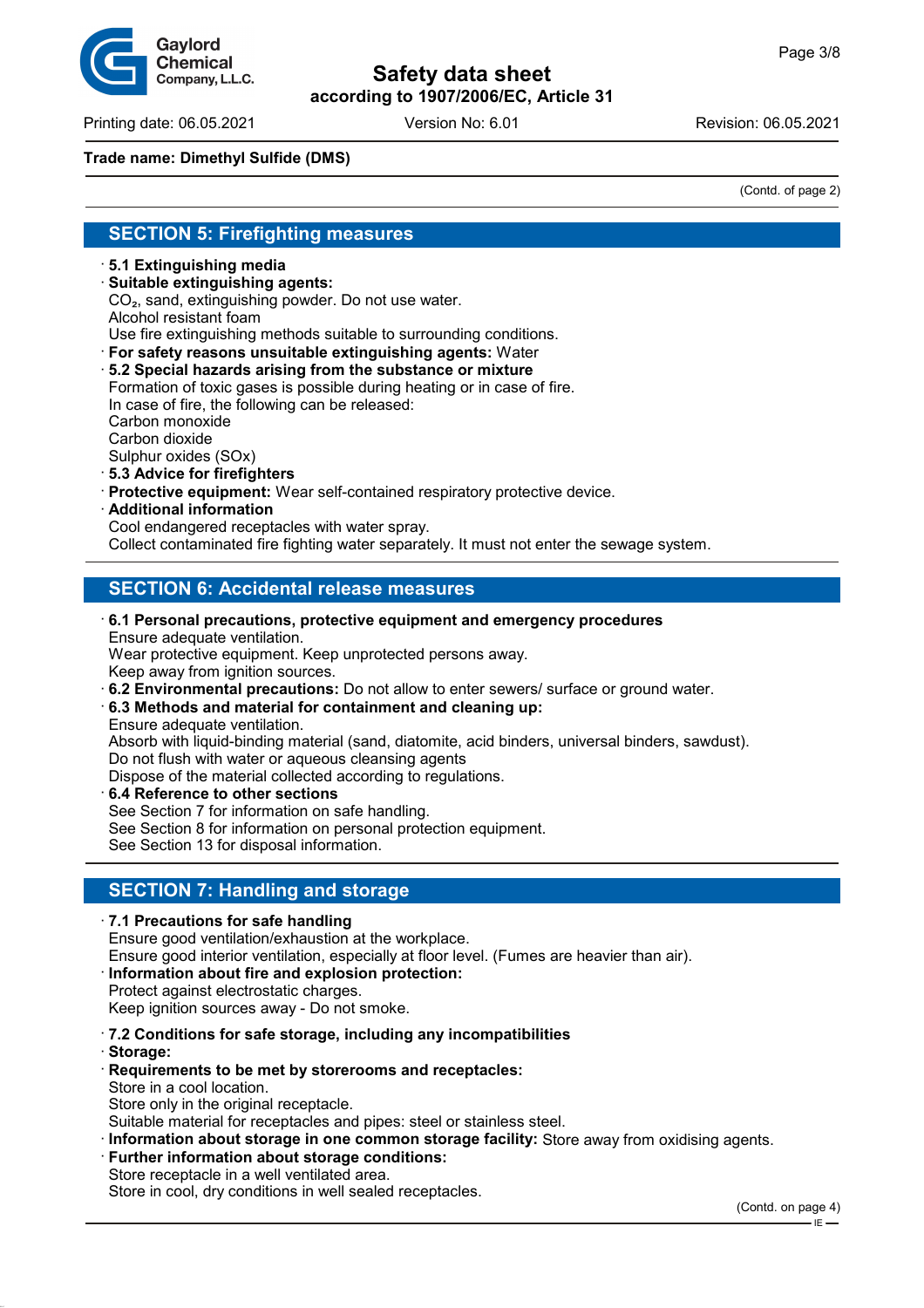

Printing date: 06.05.2021 Version No: 6.01 Revision: 06.05.2021

(Contd. of page 3)

### **Trade name: Dimethyl Sulfide (DMS)**

· **7.3 Specific end use(s)** No further relevant information available.

### **SECTION 8: Exposure controls/personal protection**

# · **8.1 Control parameters** · **Ingredients with limit values that require monitoring at the workplace: CAS: 75-18-3 dimethyl sulphide** OEL (Ireland) Long-term value: 10 ppm · **DNELs** Dermal DNEL(long/systemic) 80.00 mg/kg bw/day (Workers (Industrial/Professional)) Inhalative | DNEL(long/systemic) | 5.60 mg/m3 (Consumer) 31.50 mg/m3 (Workers (Industrial/Professional)) · **PNECs** PNEC(STP) | 0.2 mg/L (sewage treatment plant) (AF) PNEC(aqua) | 0.029 mg/L (freshwater) (AF) 0.0029 mg/L (marine water) (AF) 0.29 mg/L (intermittent release) (AF) PNEC(sediment) 0.012 mg/kg sedi. dw (freshwater) (EPM) PNEC(soil) | 0.0072 mg/kg soil dw (soil) (EPM)

- · **8.2 Exposure controls**
- · **Personal protective equipment:**
- · **General protective and hygienic measures:**

Do not eat, drink, smoke or sniff while working.

Keep away from foodstuffs, beverages and feed.

Do not inhale gases / fumes / aerosols.

The usual precautionary measures are to be adhered to when handling chemicals.

· **Respiratory protection:**

In case of brief exposure or low pollution use respiratory filter device. In case of intensive or longer exposure use self-contained respiratory protective device.

Use suitable respiratory protective device in case of insufficient ventilation.

· **Protection of hands:**



Protective gloves

The glove material has to be impermeable and resistant to the product/ the substance/ the preparation. Selection of the glove material on consideration of the penetration times, rates of diffusion and the degradation.

· **Material of gloves**

Recommended thickness of the material:  $\geq 0.75$  mm

Butyl rubber, BR

Nitrile rubber, NBR

The selection of the suitable gloves does not only depend on the material, but also on further marks of quality and varies from manufacturer to manufacturer.

#### · **Penetration time of glove material**

The exact break through time has to be found out by the manufacturer of the protective gloves and has to be observed.

(Contd. on page 5)

 $\overline{E}$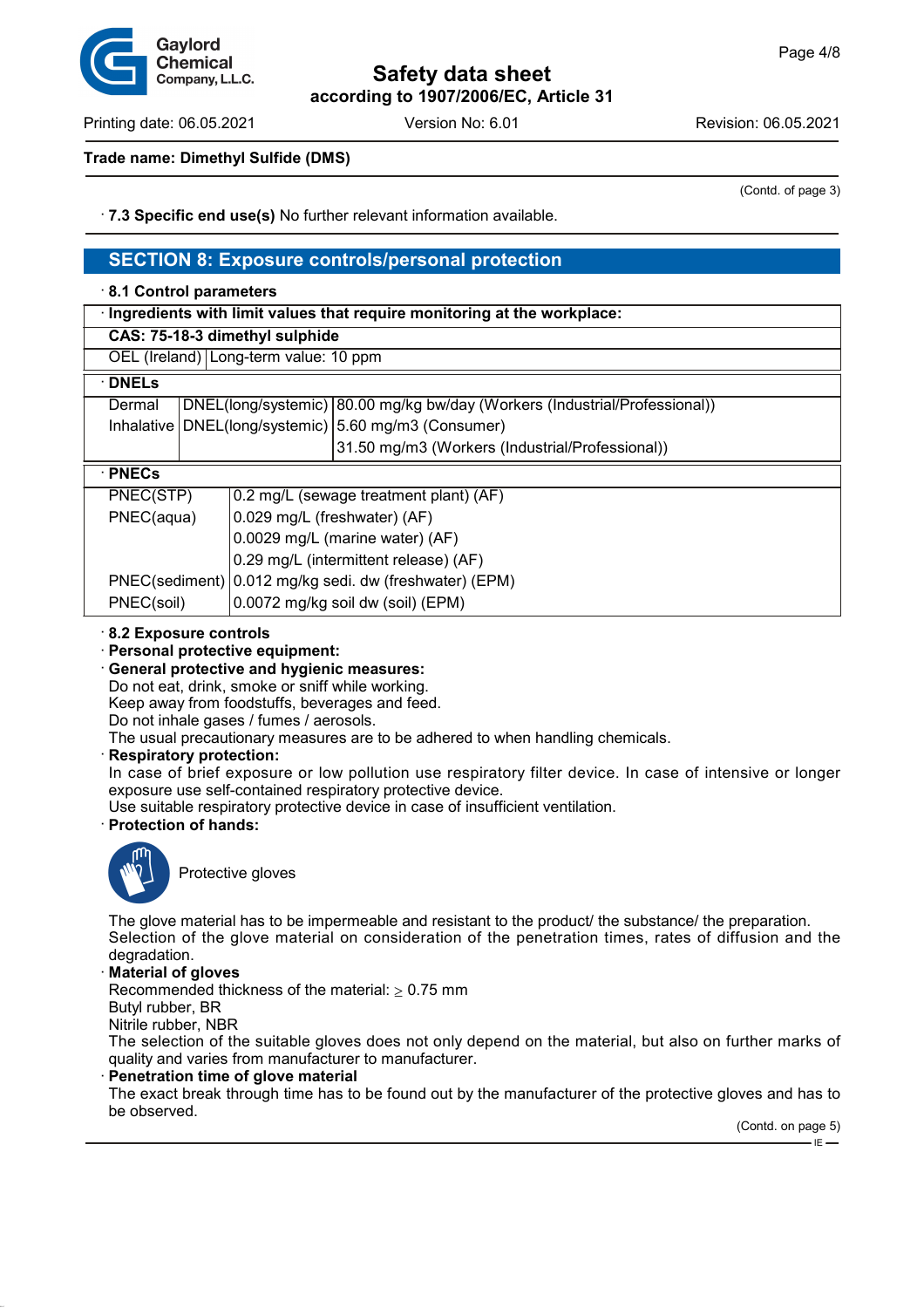Printing date: 06.05.2021 Version No: 6.01 Revision: 06.05.2021

(Contd. of page 4)

#### **Trade name: Dimethyl Sulfide (DMS)**

Gaylord Chemical Company, L.L.C.



· **Eye protection:**

Tightly sealed goggles

· **Body protection:** Protective work clothing

### **SECTION 9: Physical and chemical properties**

| 9.1 Information on basic physical and chemical properties<br><b>General Information</b><br>· Appearance:        |                                                                                                 |
|-----------------------------------------------------------------------------------------------------------------|-------------------------------------------------------------------------------------------------|
| Form:                                                                                                           | Liquid                                                                                          |
| Colour:                                                                                                         | Colourless                                                                                      |
| · Odour:<br>$\cdot$ Odour threshold:                                                                            | <b>Sulfurous</b><br>Not determined.                                                             |
| · pH-value:                                                                                                     | Not determined.                                                                                 |
| Change in condition<br><b>Melting point/freezing point:</b><br>Initial boiling point and boiling range: 37.3 °C | - 98 $°C$                                                                                       |
| · Flash point:                                                                                                  | $-49 °C$                                                                                        |
| · Flammability (solid, gas):                                                                                    | Not applicable.                                                                                 |
| · Ignition temperature:                                                                                         | 205 °C                                                                                          |
| · Decomposition temperature:                                                                                    | Not determined.                                                                                 |
| <b>Explosive properties:</b>                                                                                    | Product is not explosive. However, formation of explosive air/<br>vapour mixtures are possible. |
| $\cdot$ Explosion limits:<br>Lower:<br>Upper:                                                                   | 2.2 Vol %<br>Not applicable.<br>19.7 Vol %                                                      |
| <b>Oxidising properties</b>                                                                                     | Not applicable.<br>No                                                                           |
| Vapour pressure at 20 °C:                                                                                       | 532 hPa                                                                                         |
| Density at 20 °C:<br>· Relative density<br>· Vapour density<br><b>Evaporation rate</b>                          | $0.85$ g/cm <sup>3</sup><br>Not determined.<br>$2.1$ (air=1)<br>Not determined.                 |
| · Solubility in / Miscibility with<br>water at 20 °C:                                                           | 7.3 g/l                                                                                         |
| · Partition coefficient: n-octanol/water:                                                                       | 0.84 logPow                                                                                     |
| · Viscosity:<br>Dynamic:<br>Kinematic:                                                                          | Not determined.<br>Not determined.                                                              |
| 9.2 Other information                                                                                           | No further relevant information available.                                                      |

# **SECTION 10: Stability and reactivity**

· **10.1 Reactivity** No further relevant information available.

· **10.2 Chemical stability** No decomposition if used and stored according to specifications.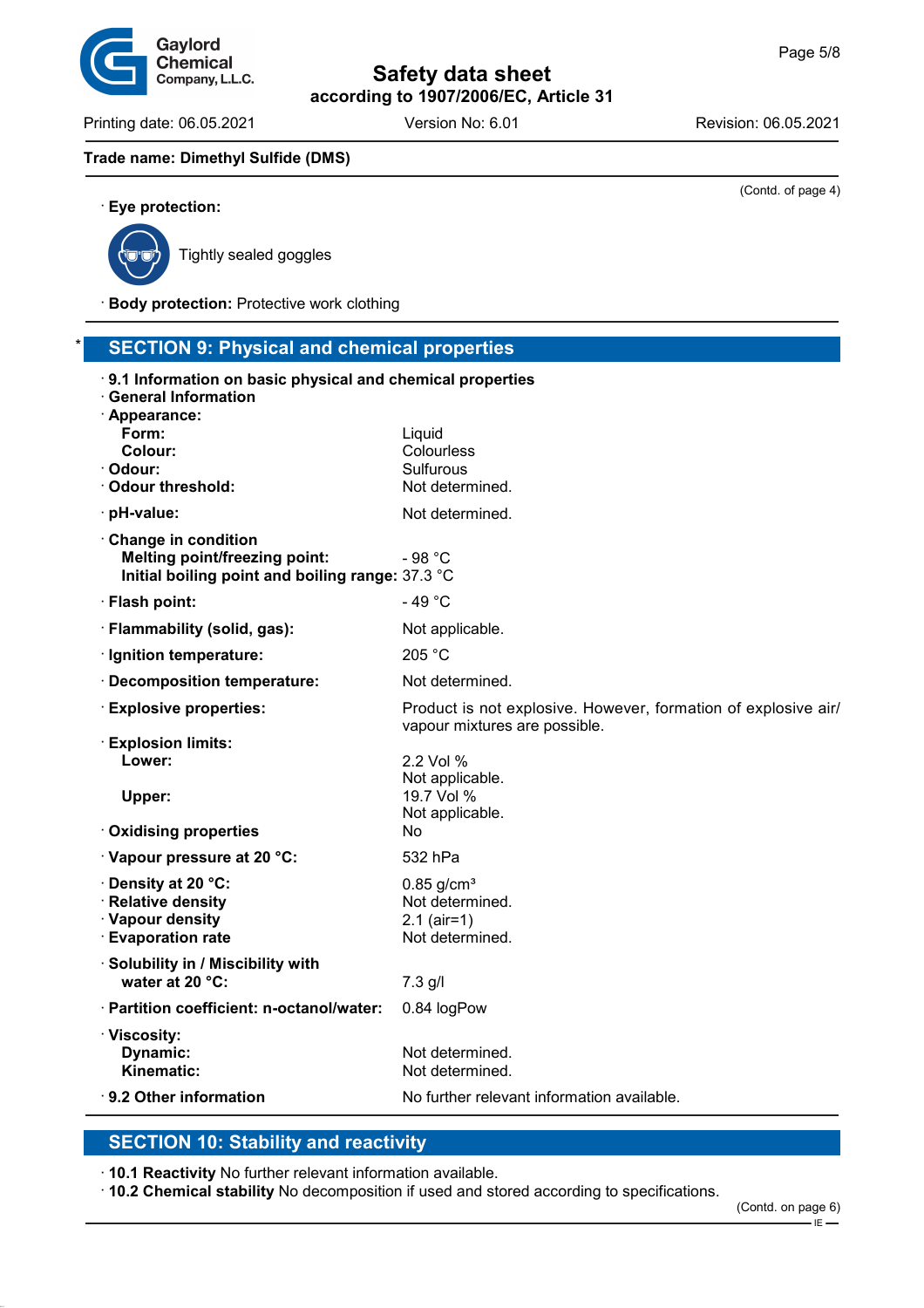

Printing date: 06.05.2021 Version No: 6.01 Revision: 06.05.2021

Gavlord Chemical Company, L.L.C.

### **Trade name: Dimethyl Sulfide (DMS)**

(Contd. of page 5)

- · **Thermal decomposition / conditions to be avoided:** To avoid thermal decomposition do not overheat.
- · **10.3 Possibility of hazardous reactions** No dangerous reactions known.
- · **10.4 Conditions to avoid** Keep away from heat and direct sunlight.
- · **10.5 Incompatible materials:** Reacts with strong acids and oxidising agents.
- · **10.6 Hazardous decomposition products:** No dangerous decomposition products known.

### **SECTION 11: Toxicological information**

- · **11.1 Information on toxicological effects**
- · **Acute toxicity** Based on available data, the classification criteria are not met.

#### · **LD/LC50 values relevant for classification:**

| Oral   | ILD50 | $\ge$ 5000 mg/kg (Rat) (OECD Guideline 401)<br>Read-across to CAS 624-89-5 |
|--------|-------|----------------------------------------------------------------------------|
| Dermal | LD50  | > 2000 mg/kg (Rat) (OECD Guideline 402)<br>Read-across to CAS 624-89-5     |
|        |       | Inhalative   LC50 (4h)   102 mg/L (Rat) (OECD Guideline 403)               |

#### · **Primary irritant effect:**

- · **Skin corrosion/irritation** Based on available data, the classification criteria are not met.
- · **Serious eye damage/irritation** Based on available data, the classification criteria are not met.
- · **Respiratory or skin sensitisation** Based on available data, the classification criteria are not met.
- · **Additional toxicological information:**
- · **CMR effects (carcinogenity, mutagenicity and toxicity for reproduction)**
- · **Germ cell mutagenicity** Based on available data, the classification criteria are not met.
- · **Carcinogenicity** Based on available data, the classification criteria are not met.
- · **Reproductive toxicity** Based on available data, the classification criteria are not met.
- · **STOT-single exposure** Based on available data, the classification criteria are not met.
- · **STOT-repeated exposure** Based on available data, the classification criteria are not met.
- · **Aspiration hazard** Based on available data, the classification criteria are not met.

# **SECTION 12: Ecological information**

#### · **12.1 Toxicity**

| · Aquatic toxicity: |                                                                                                 |  |
|---------------------|-------------------------------------------------------------------------------------------------|--|
|                     | EC50 (48h) (static)  > 113.70 mg/L (Algae) (OECD Guideline 201, Pseudokirchnerella subcapitata) |  |
|                     | 29 mg/L (Daphnia) (OECD Guideline 202, Daphnia magna)                                           |  |
| LC50 (96h)          | 213 mg/L (Fish) (OECD Guideline 203, Oncorhynchus mykiss)<br>l semi-static                      |  |

- · **12.2 Persistence and degradability** Readily biodegradable
- · **12.3 Bioaccumulative potential** Does not accumulate in organisms.
- · **12.4 Mobility in soil** No further relevant information available.

· **12.5 Results of PBT and vPvB assessment**

According to the results of its assessment, this substance is not a PBT or a vPvB.

· **12.6 Other adverse effects** No further relevant information available.

# **SECTION 13: Disposal considerations**

- · **13.1 Waste treatment methods**
- · **Recommendation:** Must be specially treated adhering to official regulations.
- · **Uncleaned packaging**
- · **Recommendation:** Disposal must be made according to official regulations.

 $E$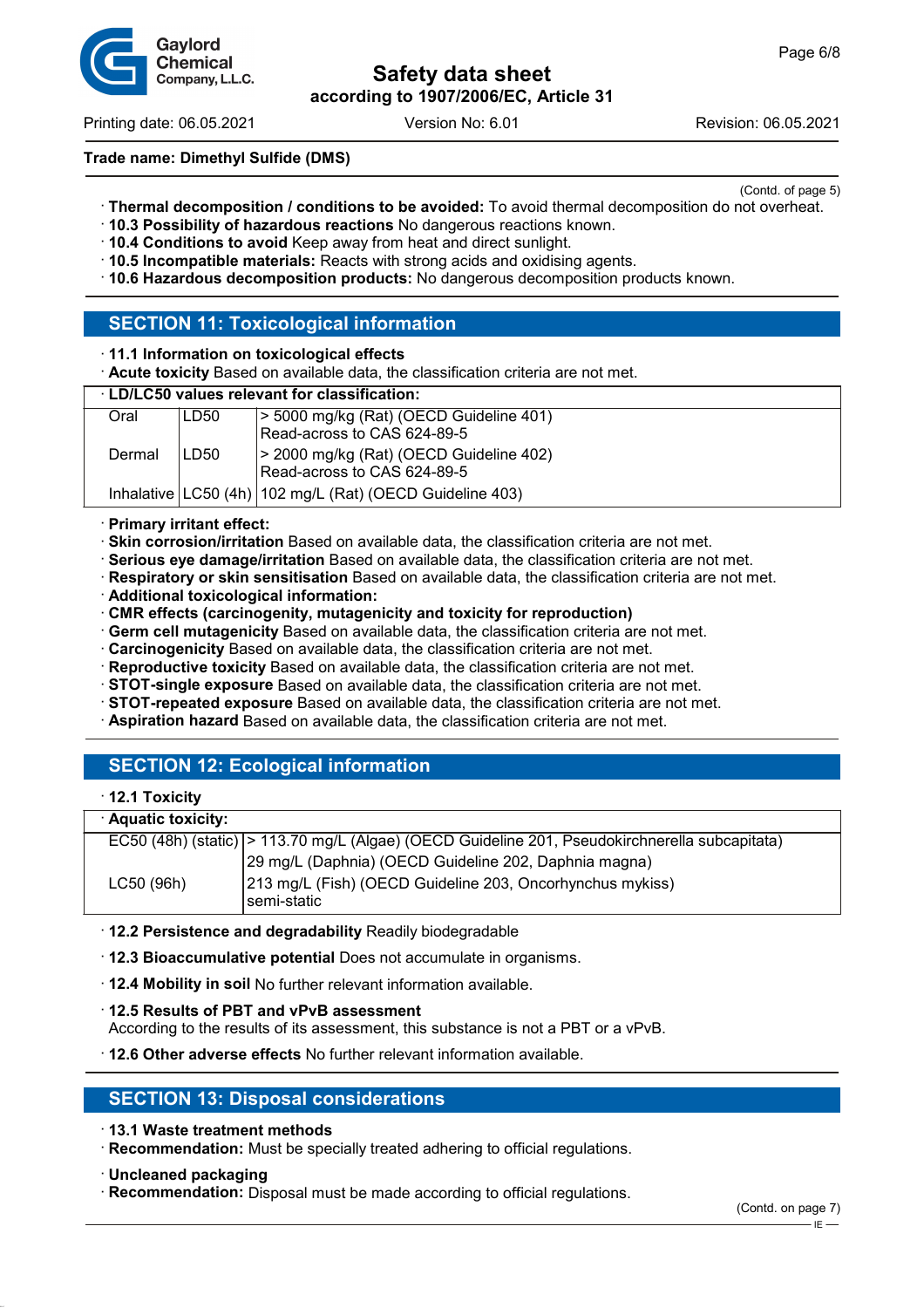Printing date: 06.05.2021 Version No: 6.01 Revision: 06.05.2021

#### **Trade name: Dimethyl Sulfide (DMS)**

(Contd. of page 6) · **Recommended cleansing agents:** Water, if necessary together with cleansing agents. **SECTION 14: Transport information** · **14.1 UN-Number** · **ADR/RID/ADN, IMDG, IATA** UN1164 · **14.2 UN proper shipping name** · **ADR/RID/ADN** 1164 DIMETHYL SULPHIDE · **IMDG, IATA** DIMETHYL SULPHIDE · **14.3 Transport hazard class(es)** · **ADR/RID/ADN, IMDG, IATA** de Cartes · **Class** 3 Flammable liquids. · **Label** 3 · **14.4 Packing group** · **ADR/RID/ADN, IMDG, IATA** II · **14.5 Environmental hazards:** · **Marine pollutant:** No · **14.6 Special precautions for user** Warning: Flammable liquids. · **Hazard identification number (Kemler code):** 33 · **EMS Number:** F-E,S-D · **Stowage Category** E **Stowage Code** SW2 Clear of living quarters. · **14.7 Transport in bulk according to Annex II of MARPOL73/78 and the IBC Code:** No further relevant information available. · **Transport/Additional information:** · **ADR/RID/ADN** · **Tunnel restriction code** D/E UN 1164 DIMETHYL SULPHIDE, 3, II

# **SECTION 15: Regulatory information**

· **15.1 Safety, health and environmental regulations/legislation specific for the substance or mixture**

- · **Directive 2012/18/EU**
- · **Named dangerous substances ANNEX I** Substance is not listed.
- · **Seveso category** P5c FLAMMABLE LIQUIDS
- · **Qualifying quantity (tonnes) for the application of lower-tier requirements** 5000 t
- · **Qualifying quantity (tonnes) for the application of upper-tier requirements** 50000 t
- · **REGULATION (EC) No 1907/2006 ANNEX XVII** Conditions of restriction: 3, 40
- · **DIRECTIVE 2011/65/EU on the restriction of the use of certain hazardous substances in electrical and electronic equipment – Annex II** Substance is not listed.
- · **REGULATION (EU) 2019/1148**
- · **Annex I RESTRICTED EXPLOSIVES PRECURSORS (Upper limit value for the purpose of licensing under Article 5(3))**
- Substance is not listed.
- · **Annex II REPORTABLE EXPLOSIVES PRECURSORS** Substance is not listed.

· **Chemical Inventories:** Australia - AICS